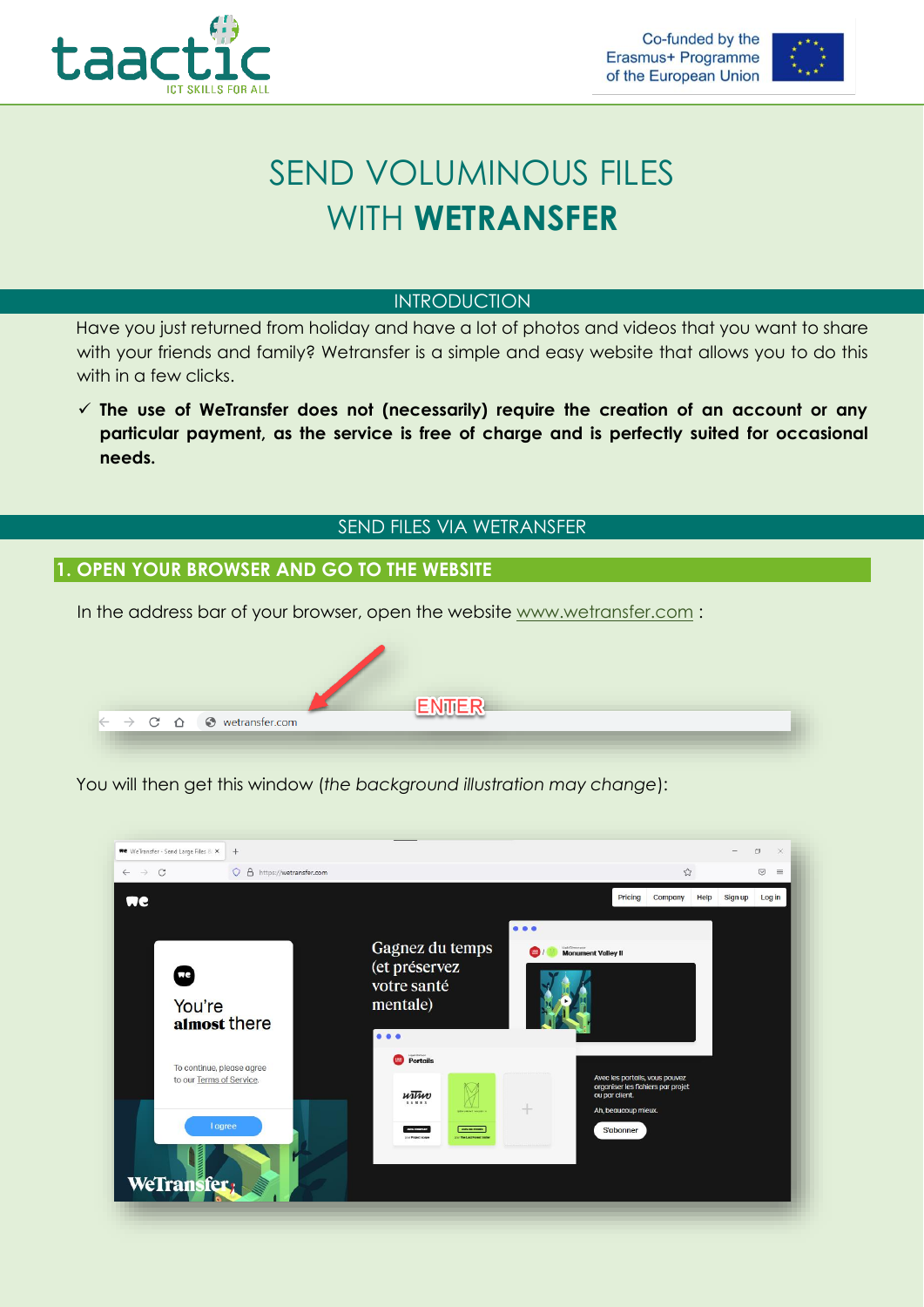On the white frame, **agree with the terms of service**, which will allow you to use the service. Then, all you have to do is in this same frame:



#### **2. COMPLETE THE REQUIRED INFORMATION**

#### **Let's take a closer look:**

- 1) This is where you can **select the files to transfer** from your computer.
- 2) This is where you should enter the email addresses of your **recipients**, i.e. all the people who should receive your large files.
- 3) This is where you enter **your own email address**.
- 4) This part is reserved for an **optional message** that you can send to your recipient(s)
- 5) This is where you should click to **initiate the transfer**.

| $\leftarrow$<br>$\rightarrow$ | $\mathcal{C}$<br>O A https://wetransfer.com                                       |
|-------------------------------|-----------------------------------------------------------------------------------|
|                               | Read                                                                              |
|                               | Upload files<br>Or select a folder                                                |
|                               | 2<br>Email to                                                                     |
|                               | 2 our email                                                                       |
|                               | Title                                                                             |
|                               | Message                                                                           |
|                               | Transfer<br>$(\hspace{-0.2cm} \cdot \hspace{-0.2cm} \cdot \hspace{-0.2cm} \cdot)$ |
|                               | <b>WEPRESENT</b>                                                                  |

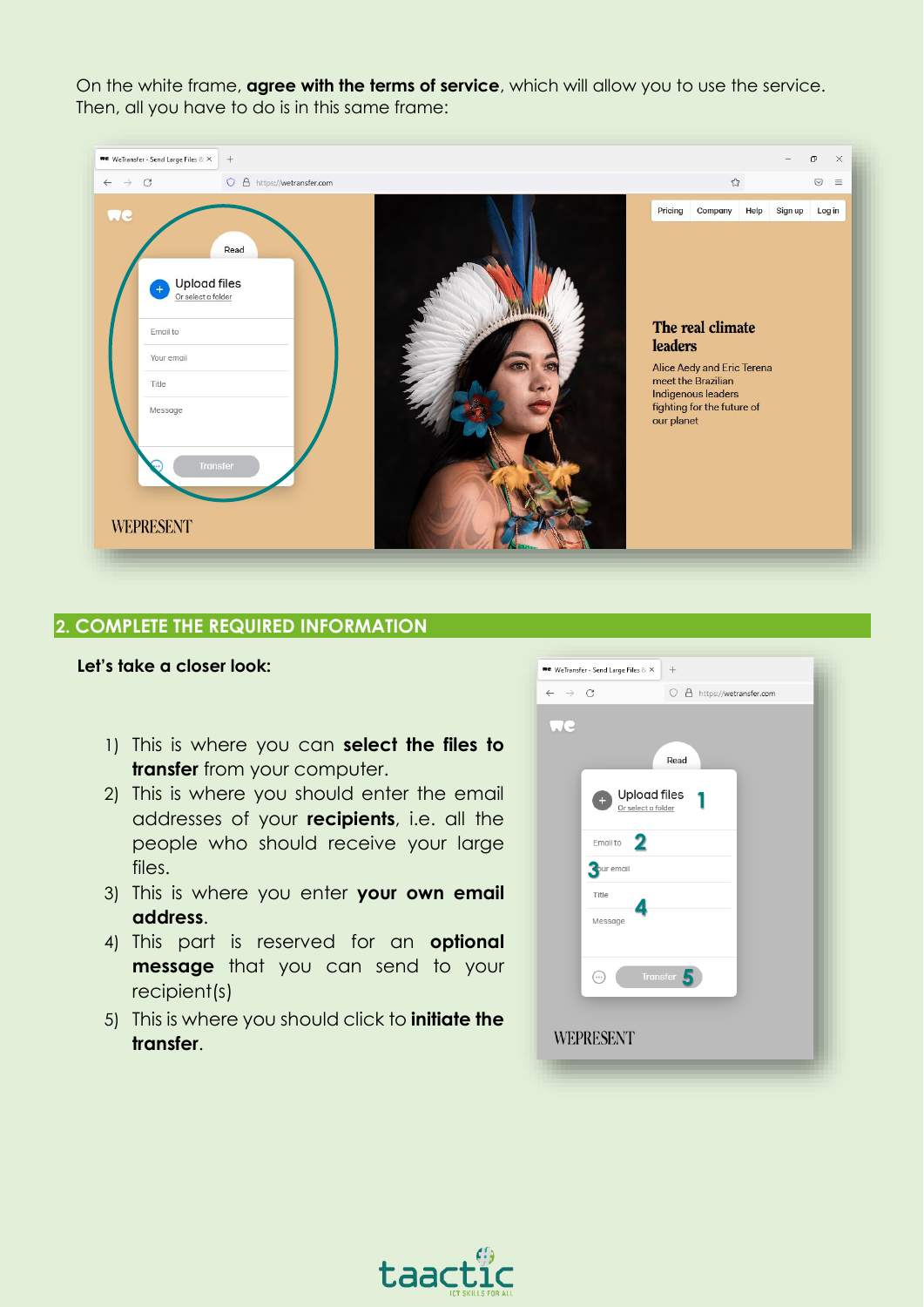#### **Let's see how to proceed with a transfer, step-by-step:**

First, **click on the +** to upload the file or folder you want to transfer. It should open a file explorer tab, with all the files from your computer, like so:

| $\rightarrow$ C<br>$\leftarrow$ | O A https://wetransfer.com |                                                                        | ☆<br>$\odot$<br>$\equiv$               |
|---------------------------------|----------------------------|------------------------------------------------------------------------|----------------------------------------|
| $\sim$                          |                            | Sélectionner le dossier à envoyer                                      | $\times$ Log in                        |
|                                 |                            | $\rightarrow$ $\sim$ $\uparrow$ $\blacksquare$ , CePC,<br>$\leftarrow$ | P Rechercher dans : Ce PC<br>$~\vee$ 0 |
|                                 |                            | Organiser v                                                            | $\mathbb{R}$ .<br>$\boldsymbol{Q}$     |
|                                 |                            | $\hat{ }$<br>$\vee$ Dossiers (7)<br>↓ ★ Accès rapide                   | ٠                                      |
|                                 | Jpload files               | Bureau<br>Téléchargements *<br>生                                       | Documents                              |
|                                 | select o folder            | <b>Bureau</b><br>À                                                     |                                        |
|                                 |                            | Documents<br>À<br>Images<br>$=$ Images<br>st.                          | Musique                                |
|                                 | Email to                   | ÷                                                                      |                                        |
|                                 | Your email                 | Objets 3D<br>v                                                         | Téléchargements                        |
|                                 | Title                      | Vidéos<br>R                                                            |                                        |
|                                 |                            |                                                                        |                                        |
|                                 | Message                    | $\vee$ Périphériques et lecteurs (3)                                   |                                        |
|                                 |                            | Windows (C:)<br>OneDrive - Personal<br>$\rightarrow$<br>鼉              | LENOVO (D:)                            |
|                                 |                            | 95.9 Go libres sur 212 Go<br><b>Barbara</b><br>$\vee$ $\Box$ CePC      | 23.2 Go libres sur 24.9 Go             |
|                                 | $\odot$<br><b>Transfer</b> | > Bureau<br>Lecteur DVD RW (E:)<br>$\sim$                              |                                        |
|                                 |                            | Documents                                                              |                                        |
|                                 |                            | $\sum$ images<br>$\vee$ Emplacements réseau (8)<br>$k$ and $k$         |                                        |
|                                 |                            | Dossier: Ce PC                                                         |                                        |
|                                 | <b>WEPRESENT</b>           |                                                                        | Envoyer<br>Annuler                     |

Then, select the file (or folder) you want to share and open it:



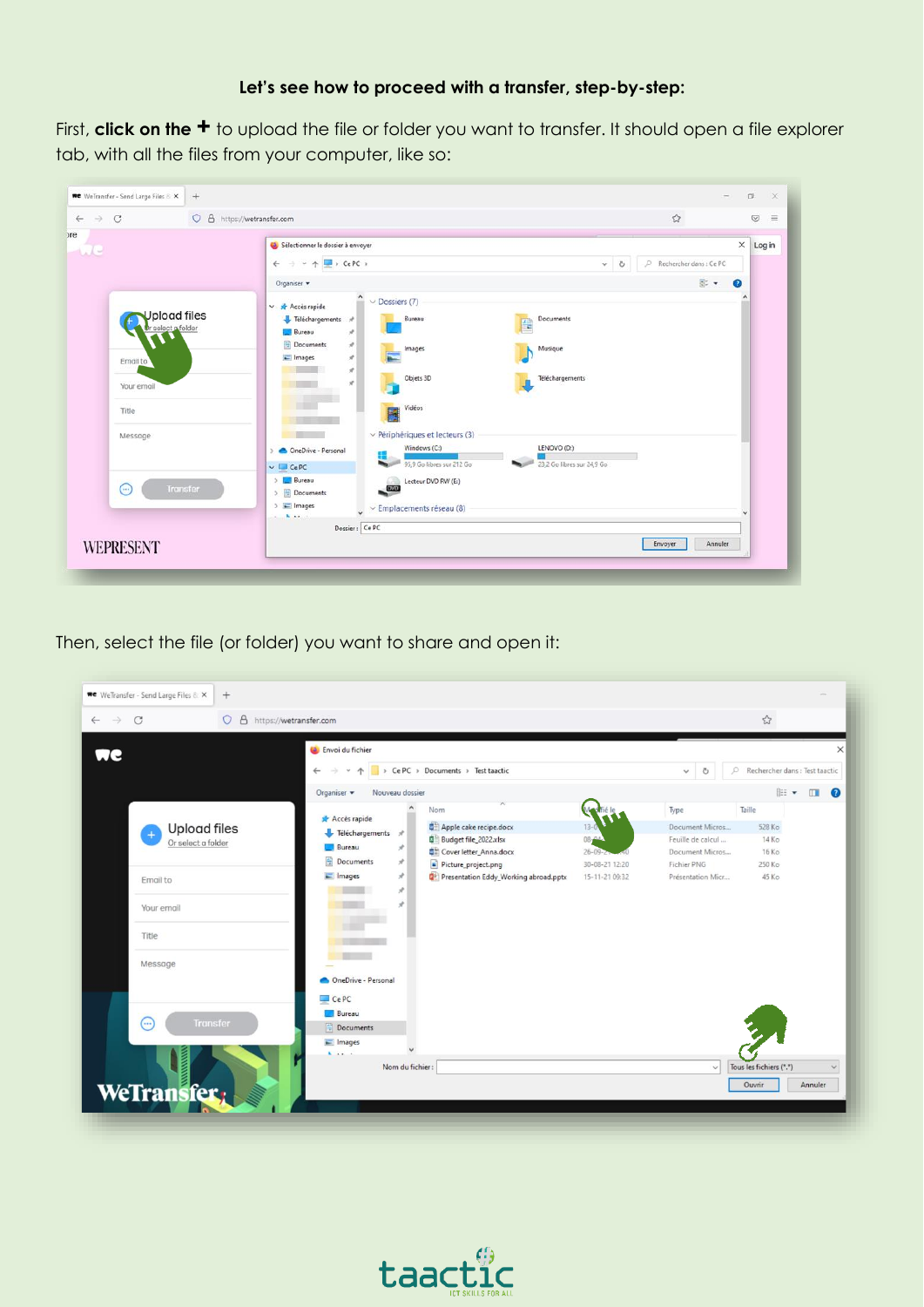After clicking on "Open", you can now add:

- 1. the email of the person(s) you want to send the file to (the recipient)
- 2. your own email address
- 3. any optional message

## Here  $\rightarrow$

- The file is ready to be transferred;
- The recipient and sender have been added;
- A title and a message have been added.



**Once all the information has been filled in, click on the "Transfer" button to initiate the transfer:**